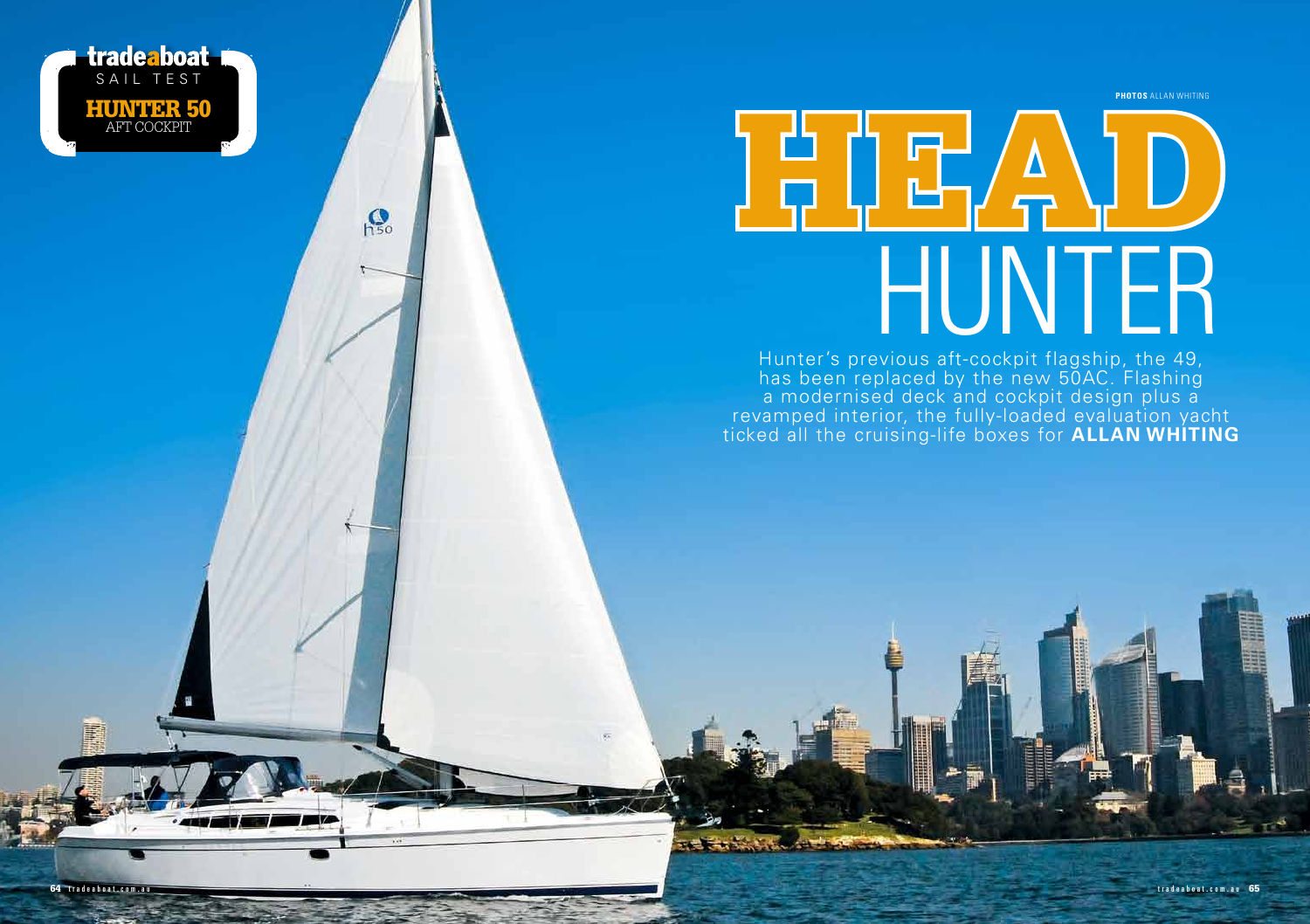

The Hunter 50AC is a fitting flagship for this cruisingoriented marque. There's ample space above and below decks and all boat functions operate well



and the outer hull skin is Ashland AME-5000 modified epoxy, for maximum osmosis resistance. Hunter uses winged-bulb keel shapes to concentrate weight as low as possible, without the compromise of draft that's excessive for a cruising boat. The 50AC can be ordered with shoal- or deep-draft keel. Both keels are high-antimony lead bulbs, cast around stainless steel frames, with integral threaded rods.

## **BELOW DECKS**

Although keen to evaluate the cutterrig performance, we firstly spent considerable time below checking out the living areas.

Like other new Hunters the 50AC has a gently sloping companionway, with full-length handrails either side that allow forward-facing descent. Immediately beneath the stairs are coat hooks and a lift-up panel above the engine. A hatch in the cabin sole, forward of the companionway, reveals the genset.

The cabin sole is timber-plywood laminated Everwear and the many under-sole access panels have a solid feel that's missing from most modern boats.

Handrails abound below decks and there are two stainless steel posts at the entrance to the saloon, but the mast compression post is neatly disguised by the forward cabin bulkhead structure.

The saloon, galley and chart table



Marie once you could spot a Hunter yacht miles away — by its ugly, conflicting-<br>prominent, curved rubbing strake spot a Hunter yacht miles away — by its ugly, conflictingshape ports and — you can now pick a new Hunter by its family-shape, and elegant, elliptical cabin ports. From the new 33 to the 50, the Hunter range sports this new distinguishing feature, to much greater effect. The practical rubbing strake is still there, but somehow is less obvious. In the case of the new 50 the coach house ports are less prominent than in the 33, because the 50's deck moulding is remarkably lowprofile for a boat that boasts 2.06m headroom in the saloon. Hunter can get away with a low-

profile, sleek design for the new 50 by preserving a deep-vee hull shape that puts much of the boatvolume below the waterline. The

out in terms of wetted surface in comparison performance.

What made the hefty 50AC slip optional double-headed rig — the first time we've checked out this sailplan on a Hunter.

Many cruising boats employ the cutter rig that had its origin back in the days when there were low-aspect-ratio rigs with wooden masts and no furlers. There was an obvious advantage in having total sail area broken into small, easily-handled parcels. Downsides included the need to set-up and trim two foresails, and the inevitable restriction on foredeck space; especially if the self-tacking

There's no shortage of shade with Hunter's cockpit targa arch (above) supporting a massive bimini, plus the traveller. Instead of separate binnacles, steering stations (left) are incorporated in the superstructure moulding.

hull shape is a carry-over from the outgoing 49 and the current 50CC centre cockpit models and, while losing staysail used a mini-boom.

with a flat-bottomed cruiser-racer hull, is ideal for the stately cruising vocation. However, as our day's sail showed, the 50AC's wetted surface area didn't detract from its light-air

along at a respectable pace was the

## **CUTTER RIG**

Taller aluminium masts, with stainless steel wire rigs and reliable furlers, allowed foresail area to be concentrated in one large, variablearea sail: a cheaper and simpler solution, at least for boats up to around 40 to 45 feet. Another factor that alienated the cutter layout from modern rigs

was the use of bendy masts, via adjustable backstays. When you crank on the backstay to bend the centre section of the mast forward, to flatten the main and increase forestay tension, you automatically slacken the staysail luff tension and the staysail becomes a soggy bag. However, many cruising yachts in the 45 feet-plus range still offer double-headed rig options. Why? Big-yacht foresails are huge and even with modern furlers and winches to control them, can be a handful for a small crew. Two smaller sails are easier to handle if something goes wrong. Another factor is that on a big yacht foredeck space isn't at such a premium, but neither an issue, because there's usually room on the coach house top for a dinghy, between vang and dodger.

Staysail (top) is a self-tacker and the test boat had an infill to fit between the dodger (above) and bimini, enclosing the entire cockpit. Two vertical transom gates (above right) access the integrated swimplatform.

Also, many cruising yachts have rigid masts and fixed backstays, so the two-forestay tension issue isn't a problem. That's particularly the case with Hunter's B&R Rig that was adopted back in 1993.

The B&R rig was developed in the 1960s by Lars Bergstrom and Sven Ridder, for use on shorthanded, around-the-world yachts. This rig design has swept-back spreaders, with the shrouds and forestay disposed at 120-degree intervals, triangulating the mast support. There is no backstay.

To keep shroud and diagonal stay loads tolerable the B&R rig requires a wide shroud base, so Hunter yachts have long, swept-back spreaders and hull-exterior chainplates. On the Hunter 50AC the cap shrouds terminate above the

asymmetric spinnaker halyard sheave and lead over the spreader tips to the chainplates. Conventional diagonals run between the spreaders, but the lowers anchor at inboard chainplates, separate from the shroud chainplates. In addition, four reverse diagonals run upwards from the mast to the spreader tips, crossing over the lower diagonals. The mast and rig is extremely stiff and reminiscent of catamaran rigs. The Hunter 50AC hull is balsa sandwich topsides, with solid FRP

below the waterline and two layers of Kevlar in the forward sections for impact resistance.

The deck gelcoat is Maxguard that is said to be more flexible than most finishes and also highly UV-resistant. The interior gelcoat is MicroBan, incorporating an anti-bacterial agent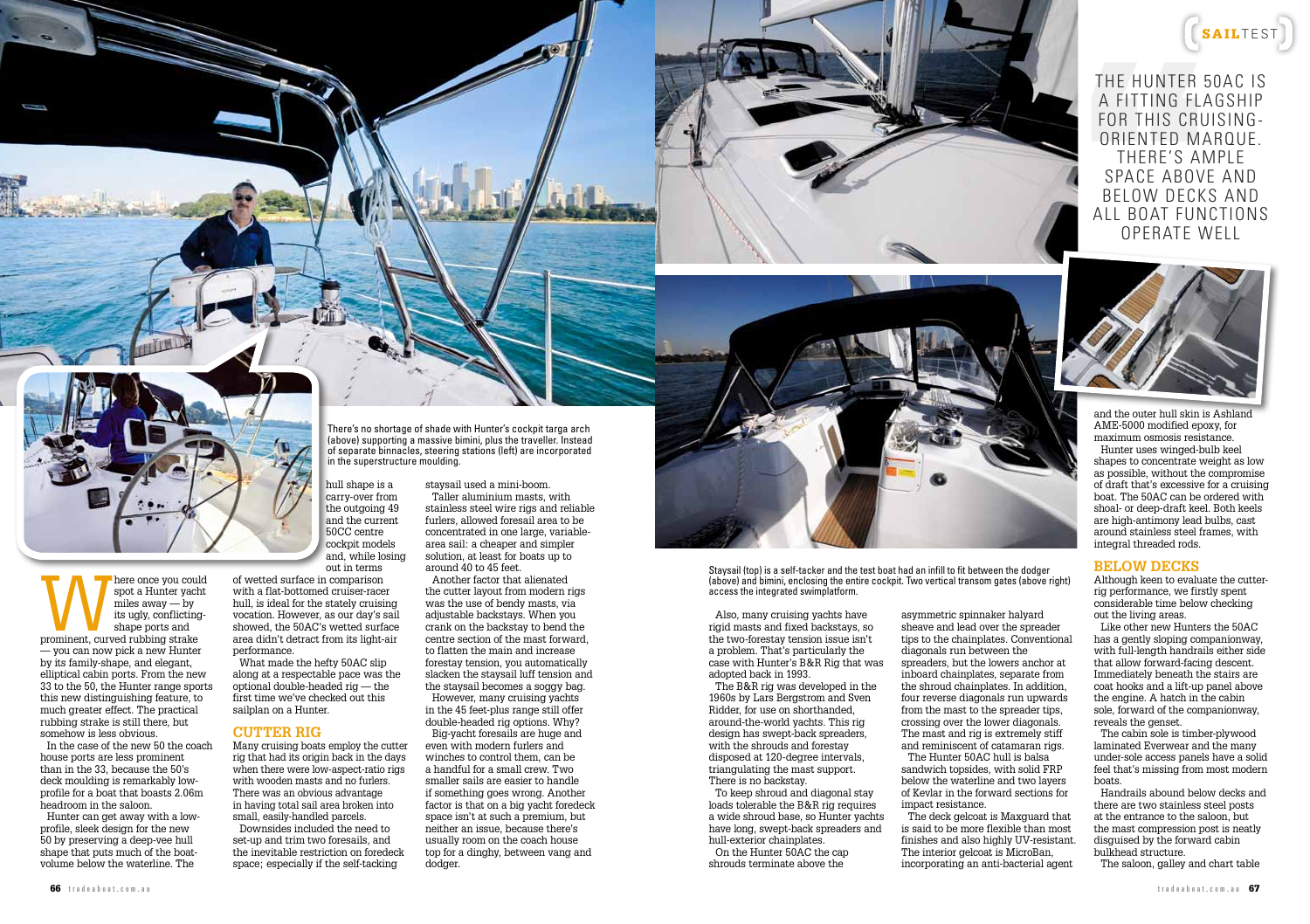



A gently sloping companionway (top right) exits next to the starboardside galley, opening out into the huge saloon (top left). The Hunter 50AC features double aft cabins (above photos), the starboardside one (above right) offering an optional office module. Owner's cabin (above, far right) is compromised for space by a generous chain locker. The shower room (below right) is separate and opposite the head.

layout is similar to the 50CC, except that the L-shaped galley opens into the starboard aft double cabin, rather than having a bulkhead between the galley and the vast, single aft cabin in the 50CC. An office module is optional in the 50AC's starboard aft cabin and the test boat had a clothes washer/dryer in one of the aft-cabin cupboards.

Saloon area is huge, with lounging space for up to 12 people. Dining at the table is comfy for six; made possible by a movable, padded stool that can be stowed under the table or slid out from under it. There's no tricky mechanism for this function, just a floor panel that slips either to port or starboard of the stool. The 50AC's galley features heavy Corian tops, sink covers and island freezer lids, but we're not sure about the grey colour selection, given the glowing cherrywood cabin sole, cupboard doors and furniture. Two front-opening fridges are fitted, in

addition to the top-loading freezers that can be operated as fridges, if desired. A microwave, crockery drying cupboard and gimballed oven are standard kit.

Chart table space is large, with a lift-up lid and electrical system control panels at eye level. The padded chair is curved to cope with boat heel and has storage space underneath.

To port of the companionway is another aft double cabin and the day/guest head, with separate shower area and two opening ports. The aft cabins have two ports each, for flow-through ventilation. The owner's cabin is forward, but set back behind a generous chain locker and sail bin, so although technically a vee-berth, isn't compromised for size or storage. The four-cabin charter model has this area split into two double berths, so there's more than ample room. A large head is fitted to starboard



# [HIGHS]

› Liveaboard comfort › Cockpit layout › Value for money **Ease of sail handling** › Warranty

# [LOWS]

**J** Ugly dodger design



We were very impressed with the double-head rig that gave the 50AC more get up and go in light air than we expected. THE STAYSAIL FITS INTO THE SAILPLAN WITHOUT CREATING much additional crew work